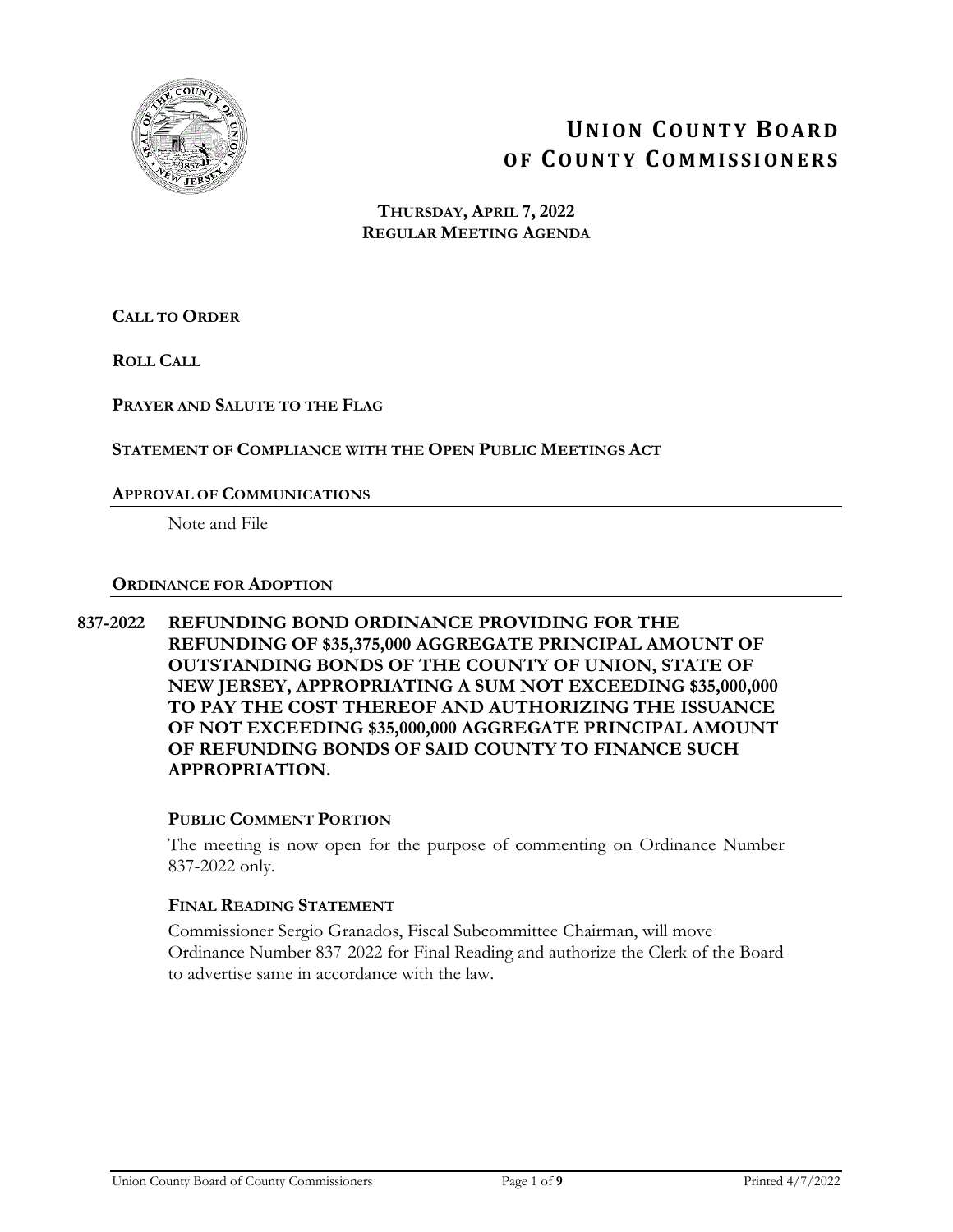#### **ORDINANCE FOR INTRODUCTION**

# **838-2022 BOND ORDINANCE TO AUTHORIZE THE RENOVATION AND EXPANSION OF THE PHYSICAL EDUCATION FACILITY AT THE CRANFORD CAMPUS FOR UNION COUNTY COLLEGE IN, BY AND FOR THE COUNTY OF UNION, STATE OF NEW JERSEY, TO APPROPRIATE THE SUM OF \$5,635,800 TO PAY THE COST THEREOF, TO AUTHORIZE THE ISSUANCE OF BONDS TO FINANCE SUCH APPROPRIATION AND TO PROVIDE FOR THE ISSUANCE OF BOND ANTICIPATION NOTES IN ANTICIPATION OF THE ISSUANCE OF SUCH BONDS.**

#### **FIRST READING STATEMENT**

Commissioner Sergio Granados, Fiscal Subcommittee Chairman, will move Ordinance Number 838-2022 for First Reading and authorize the Clerk of the Board to advertise same in accordance with the law. The Public Hearing and Final Reading will be held on April 28, 2022.

#### **PUBLIC COMMENT PORTION**

The meeting is open for the purpose of commenting on resolutions being offered for adoption and on any governmental issue that a member of the public feels may be of concern to the residents of the county.

#### **RESOLUTIONS FOR ADOPTION**

The following resolutions are being offered for adoption:

- **2022-279 CHAIR REBECCA LYNNE WILLIAMS:** Authorizing the County Manager to affirm the County of Union's compliance with the Governing Body Certification of Compliance with the United States Equal Employment Opportunity Commission's "Enforcement Guidance on the Consideration of Arrest and Conviction Records in Employment Decisions Under Title VII of the Civil Rights Act of 1964" in accordance with State law, when submitting the budget for approval, the County certifies that our hiring practices comply with the EEOC requirements.
- **2022-280 COMMISSIONER SERGIO GRANADOS:** Resolution to exceed the County tax levy limit and to establish a CAP Bank (N.J.S. 40A: 4-45.14).
- **2022-281 COMMISSIONER SERGIO GRANADOS:** Authorizing the Office of the County Prosecutor to exceed the County Entity Budget CAP (P.L., 2015, c.249)
- **2022-282 COMMISSIONER SERGIO GRANADOS:** Authorizing the Office of the Sheriff to exceed the County Entity Budget CAP (P.L., 2015, c.249).
- **2022-283 COMMISSIONER SERGIO GRANADOS:** Resolution Introducing and Approving the Annual Budget of the County of Union for the Fiscal Year 2022.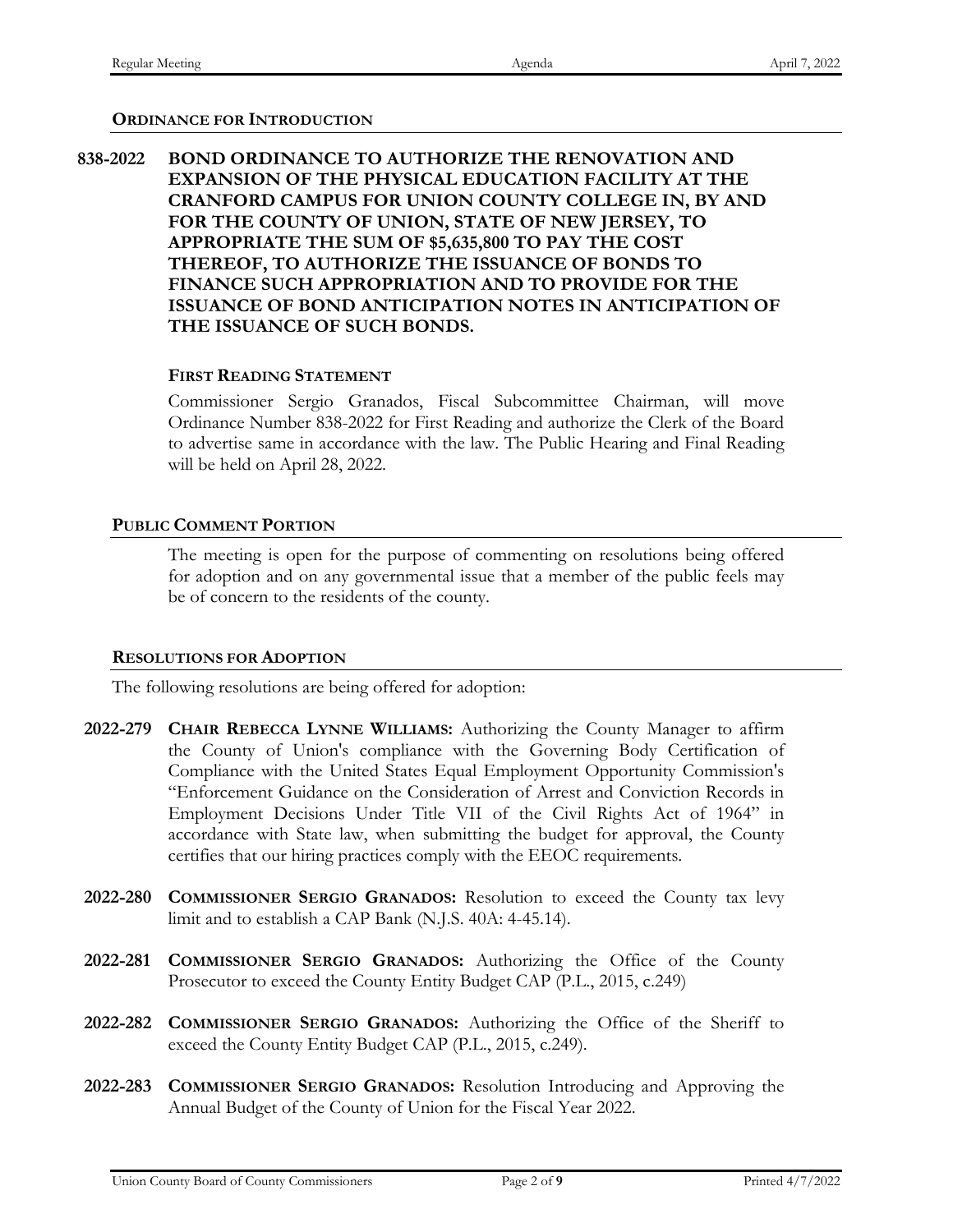- **2022-284 COMMISSIONER SERGIO GRANADOS:** Amending Resolution 2022-13, a resolution authorizing departmental signatories for Calendar Year 2022.
- **2022-285 COMMISSIONER SERGIO GRANADOS:** Amending Resolution 2022-10, a resolution authorizing various County Change Funds for Year 2022.
- **2022-286 COMMISSIONER SERGIO GRANADOS:** Amending Resolution Number 2020-881 for the addition of The Jasani Group LLC, - Days Inn Woodbridge, NJ to the list of Code Blue Shelters and motels for the period of January 1, 2021 through December 31, 2021.
- **2022-287 COMMISSIONER SERGIO GRANADOS:** Amending Resolution Number 2021-767 for the addition of The Jasani Group LLC, - Days Inn Woodbridge, NJ to the list of Code Blue Shelters and motels to provide shelter during overnight temperatures at 32 degrees Fahrenheit and below with or without precipitation during the period of January 1, 2022 through December 31, 2022. And furthermore, to correct the names of the following vendors: Agape House to Volunteers of America Delaware Valley, Inc and Project Protect (YMCA) to YWCA of Eastern Union County.
- **2022-288 COMMISSIONER SERGIO GRANADOS:** Amending resolution Number 2021-862, a resolution awarding a contract to the United Way of Greater Union County to provide services under the 2022 Union County Family Success Center (FSC) Program, to de-obligate \$40,000 from the 2022 Union County Family Success Center (FSC) Program in the new total amount not to exceed \$246,000 for the period of January 1, 2022 through December 31, 2022.
- **2022-289 COMMISSIONER BETTE JANE KOWALSKI:** Authorizing the County Manager to award the proposed contract obtained through advertised public bidding in accordance with the Local Public Contracts Law N.J.S.A. 40A:11-1 et seq., to: P.M. Construction Corp., Hillside, New Jersey for the Rahway River Park Path Resurfacing Project, City of Rahway, County of Union, New Jersey for an amount not to exceed \$122,100.00 (BA# 11-2022; Union County Engineering Project # 2022-001).
- **2022-290 COMMISSIONER BETTE JANE KOWALSKI:** Authorizing the County Manager to utilize the County's only option to extend the contract obtained through advertised public bidding (BA# 9-2020) in accordance with the Local Public Contracts Law, NJSA 40A:11-1 et seq: Parks & Recreation: Space Farms Inc., Wantage, NJ, for the purpose of providing deer carcass removal and disposal for a twenty-four (24) month period of April 8, 2022 through April 7, 2024, in the amount not to exceed \$64,000.00.
- **2022-291 COMMISSIONER BETTE JANE KOWALSKI:** Authorizing the County Manger to amend Resolution 2019-1005, a contract with Professional Farrier Services, Green Brook NJ, to exercise the County's first option to extend the contract for a period of twenty-four (24) months from December 1, 2021 through November 30, 2023 in the amount of not to exceed \$172,000.00 with one final twelve (12) month option to extend remaining.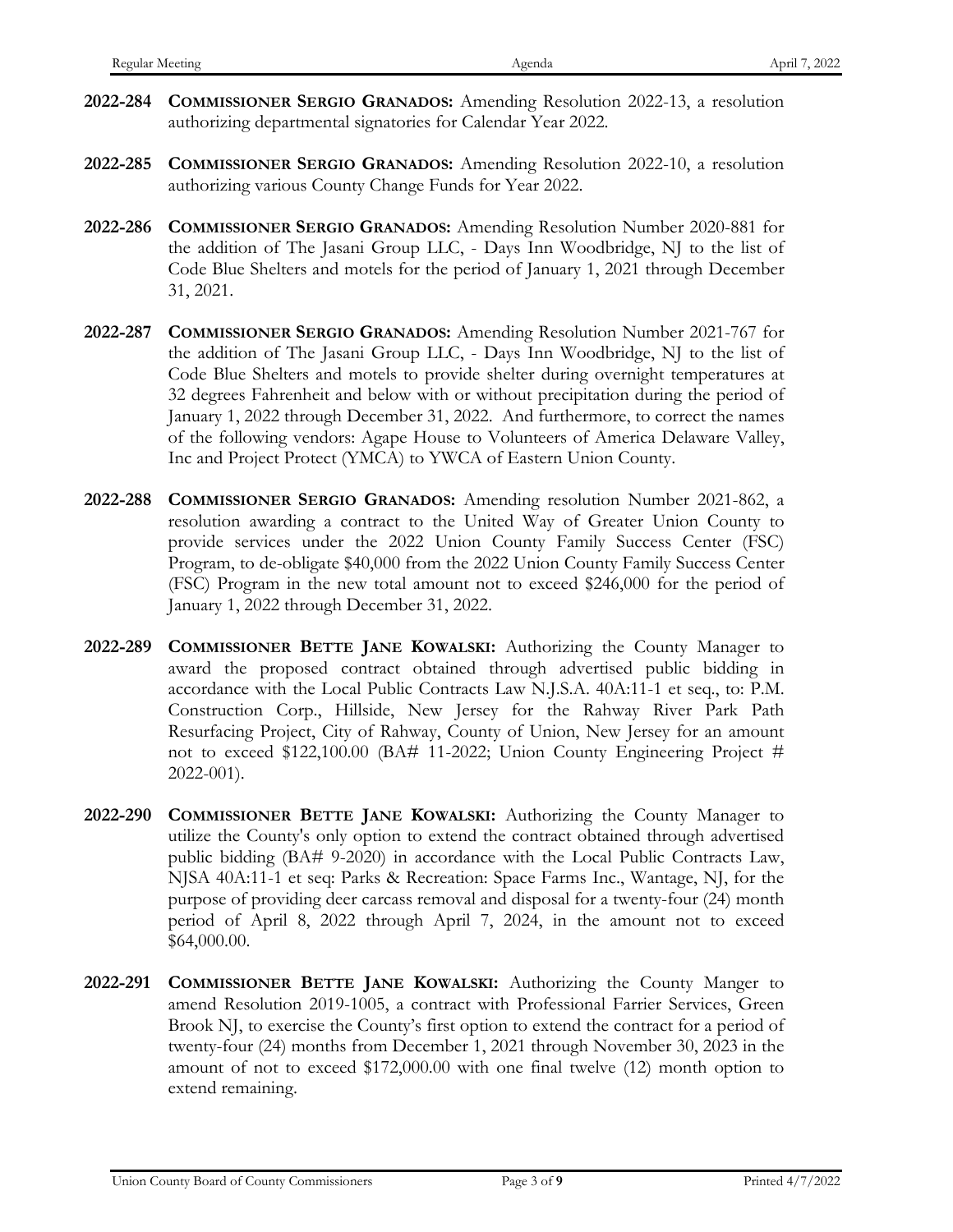- **2022-292 COMMISSIONER LOURDES M. LEON:** Concurring with Township of Union Ordinance No. 5708 dated September 28, 2021 reducing the Speed Limit on Burnet Avenue (C.R. 633) from 35 MPH to 25 MPH from the Maplewood line to Morris Avenue.
- **2022-293 COMMISSIONER LOURDES M. LEON:** Authorizing the County Manager to award a contract to Colliers Engineering and Design, Red Bank, NJ to provide Engineering Services for the Union County Dam Maintenance and Repair Project, County of Union, New Jersey for an amount not to exceed \$70,165.00 (Union County Engineering Project Number 2022-002).
- **2022-294 COMMISSIONER LOURDES M. LEON:** Authorizing the County Manager to amend previous agreements for the Irving Street Bridge, City of Rahway, County of Union, New Jersey, to reflect an extension to the deadline of May 21, 2023 for the full replacement of the Irving Street Bridge, City of Rahway, application LBFN 2016- Union County in the amount of \$1,000,000.00 and application LBFN 2019-Union County in the amount of \$2,027,588.00.
- **2022-295 COMMISSIONER LOURDES M. LEON:** Authorizing the County Manager to enter into a contract with Lindenmeyr Munroe, King of Prussia, PA, to provide specialty paper and envelopes for the Bureau of Print Services, coordinated through the Division of Facilities Management, in an amount not to exceed \$31,999.00.
- **2022-296 COMMISSIONER LOURDES M. LEON:** Authorizing the County Manager to award the proposed contract obtained through advertised public bidding in accordance with the Local Public Contracts Law, NJSA 40:A11-1 et seq to: Maffey's Security Group, Elizabeth, NJ for the purpose of providing Locksmith Services & Locking Hardware for the Division of Facilities Management, Division of Public Works, Union County Prosecutor's Office and the Division of Motor Vehicles for twentyfour (24) consecutive months with the provision for one (1) twenty-four (24) month optional extension not to exceed \$217,150.00 (BA#13-2022).
- **2022-297 COMMISSIONER LOURDES M. LEON:** Resolution authorizing the County Manager to enter into a contract with R.J. Sherman and Associates Inc. dba Vermeer North Atlantic Sales and Service, Lumberton, NJ for the purchasing and repairs of various Vermeer Parts for the Vermeer Compost Turner in an amount not to exceed \$44,000.00.
- **2022-298 COMMISSIONER LOURDES M. LEON:** Authorizing aerial dispensing operation county-wide by the Bureau of Mosquito Control with a certified true copy of the Resolution be sent to the Federal Aviation Administration Teterboro District Office, the New Jersey State Mosquito Control Commission and the Union County Division of Public Works, Bureau of Mosquito Control.
- **2022-299 COMMISSIONER LOURDES M. LEON:** Granting permission to the Township of Springfield to close Mountain Avenue from the intersection of Shunpike Road to North Trivett Avenue and Shunpike Road from the intersection of South Springfield Avenue to the intersection of Mountain Avenue on May 30, 2022 between 9:00 am to 12:00 pm for the annual Memorial Day Parade.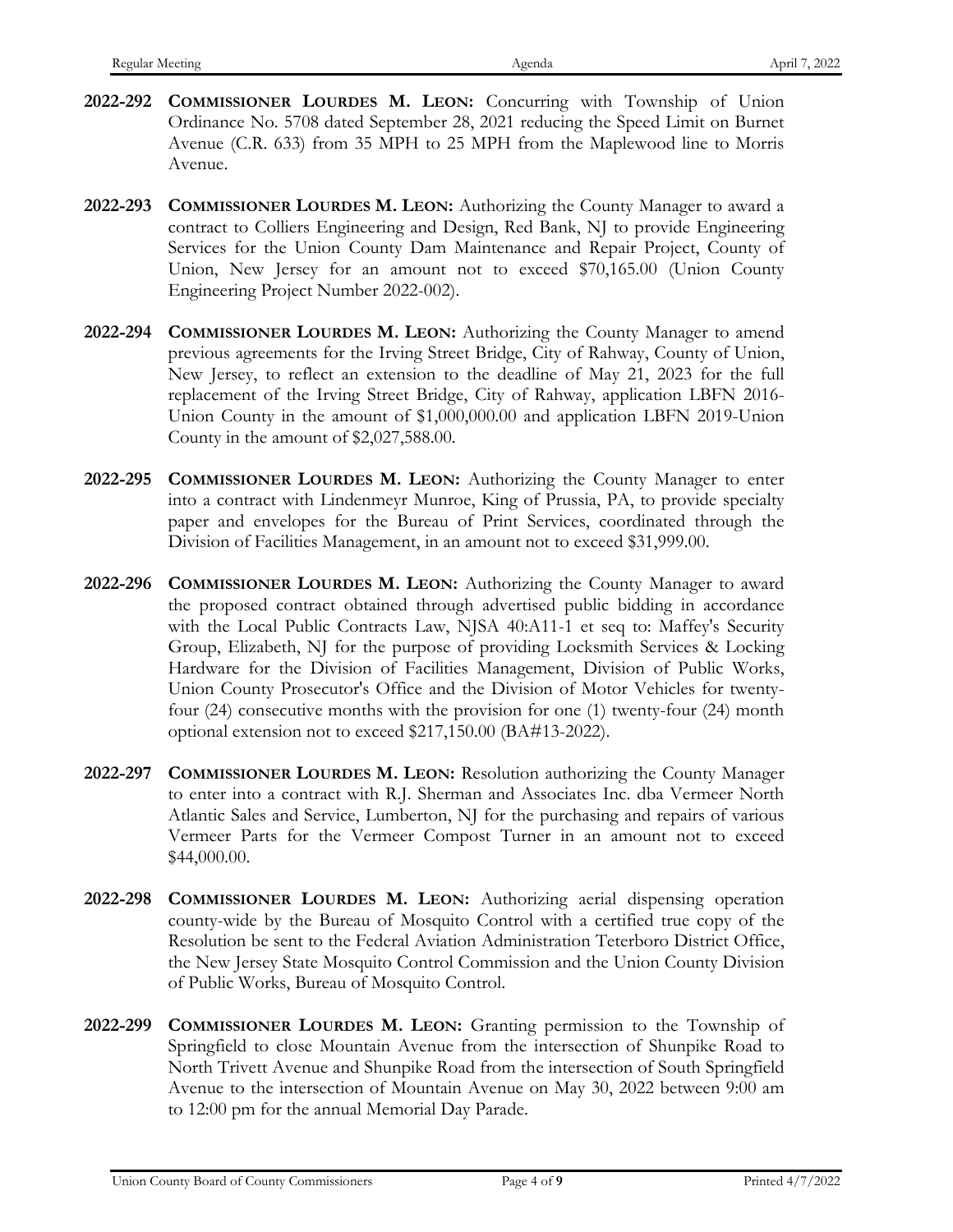- **2022-300 COMMISSIONER LOURDES M. LEON:** Resolution granting permission to the Township of Scotch Plains to close Park Avenue from Westfield Avenue/East 2nd Street to Front Street on May 27, 2022 from 5:30 pm to 9:30 pm for a Memorial Day Event with a rain date of May 29, 2022.
- **2022-301 COMMISSIONER LOURDES M. LEON:** Granting permission to the Town of Westfield's Greater Westfield Area Chamber of Commerce to close Central Avenue from E. Broad Street to North Avenue on May 1, 2022 from 6am to 7pm to conduct the 2022 Spring Fling Street Fair.
- **2022-302 COMMISSIONER LOURDES M. LEON:** Granting permission to the Township of Berkeley Heights to hang a banner across Plainfield Avenue from April 15, 2022 until May 6, 2022 advertising the 2022 Berkeley Heights PAL Golf outing.
- **2022-303 COMMISSIONER LOURDES M. LEON:** Authorizing the County Manager to award a contract to SAGE Eldercare, Inc., Summit, NJ, to provide information and assistance to seniors (age 60 years and older and/or their caregivers) regarding health insurance benefits for the period of April 1, 2022 through March 31, 2023 which represents year two of a three-year contract, in the amount not to exceed \$34,000.00
- **2022-304 COMMISSIONER KIMBERLY PALMIERI-MOUDED:** Authorizing the County of Union, through the Union County Police Department to apply, accept, and expend the New Jersey Department of Law and Public Safety Office of the Attorney General SFY21 Body-Worn Camera Grant Program, award number 21-BWC-442 in the amount of \$152,850.00, for grant period January 1, 2021 through December 31, 2025.
- **2022-305 COMMISSIONER KIMBERLY PALMIERI-MOUDED:** Resolution appointing Kimberly Palmieri-Mouded (Commissioner); Amy Wagner (Deputy County Manager); Kelly Martins (Public Information Officer); Andrea Alvare (Health Officer); Debbie-Ann Anderson (Human Services Director); Ronald Zuber (Parks & Recreation Director); Michael Scanio (County Fire Coordinator); Michael Tharaldsen (Emergency Services Captain); and Kristen Von St Paul to the Emergency Management Council for a term ending December 31, 2022; re-appointing the following: Edward T. Oatman (County Manager); Andrew Moran (Public Safety Director/County Coordinator); Joseph Graziano (Public Works Director); Christopher Scaturo (Emergency Services Director); Gareth Williams (Chief PST/EMS Coordinator); and Chris Debbie (County Police Chief) for terms ending December 31, 2022.
- **2022-306 CHAIR REBECCA LYNNE WILLIAMS:** Amending Resolution 2021-989, a contract with Liberty Transportation and Storage Company, Inc., dba The Liberty Group, Berkeley Heights, New Jersey to add an account number only.
- **2022-307 CHAIR REBECCA LYNNE WILLIAMS:** Amending Resolution 2021-988, a contract with University Van Lines, Rahway, New Jersey to add an account number only.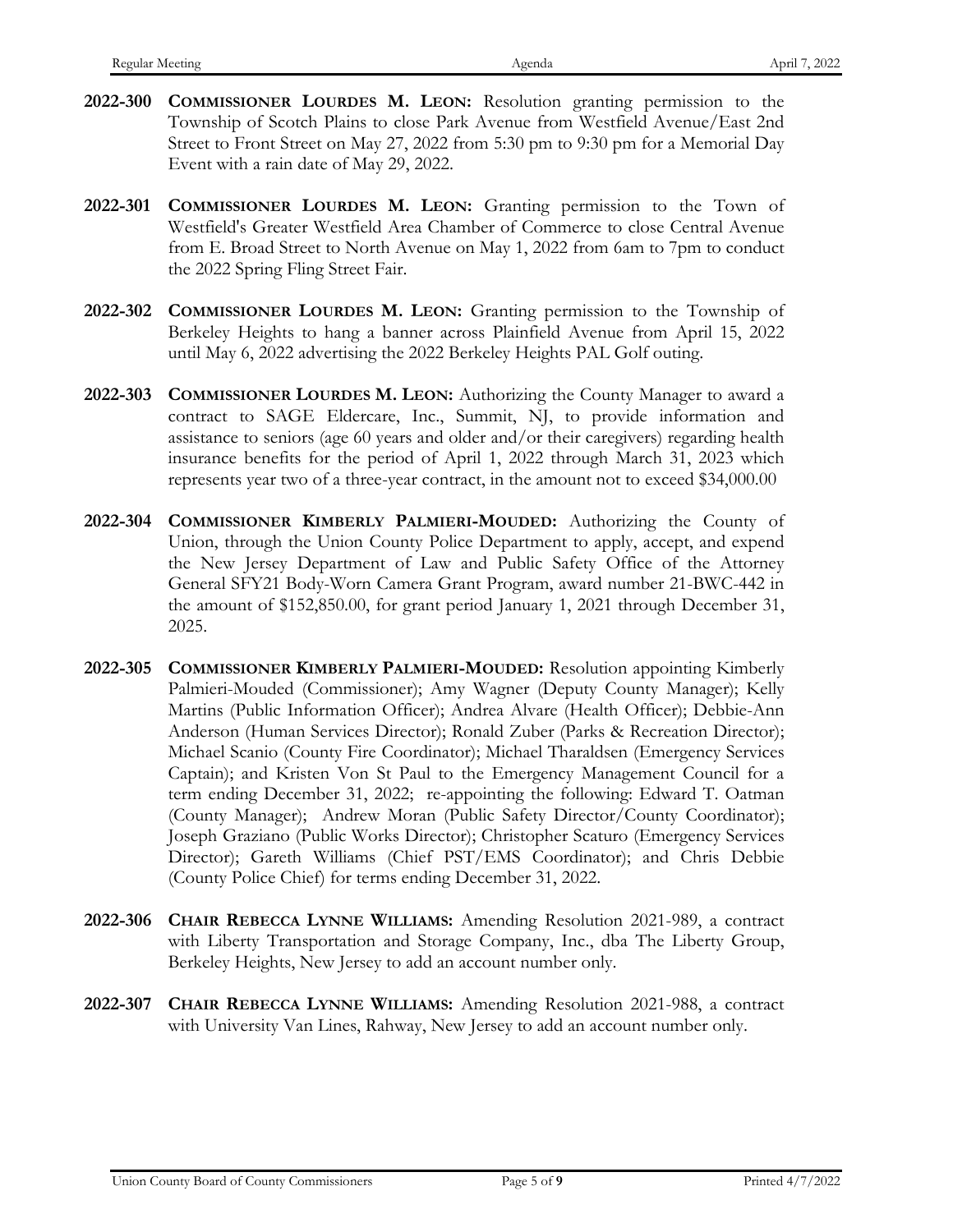- **2022-308 CHAIR REBECCA LYNNE WILLIAMS:** Amending Resolution 2021-991, a contract with Royal Printing Services, West New York, New Jersey for the purpose of increasing the contract by the amount of \$5,000.00 for Early Voting printing expenses for a total contract amount of not to exceed \$135,000 and adding an account number.
- **2022-309 CHAIR REBECCA LYNNE WILLIAMS:** Amending Resolution 2021-993, a contract with Election Systems & Software, Omaha, Nebraska for election consumables to add an account number only.
- **2022-310 CHAIR REBECCA LYNNE WILLIAMS:** Amending Resolution 2021-994, a contract with Election Systems & Software, Omaha, Nebraska, to add an account number only.
- **2022-311 CHAIR REBECCA LYNNE WILLIAMS:** Amending Resolution 2021-990, a contract award to Remington and Vernick Engineers, Secaucus, New Jersey to perform rewarding services for the Union County Board of Elections, to reflect a change of account numbers.
- **2022-312 CHAIR REBECCA LYNNE WILLIAMS:** Authorizing the County Manager to enter into a contract with French & Parrello Associates, Wall, NJ to conduct the "Union County Electric Vehicles Infrastructure Study" for the period of April 11, 2022 to June 30, 2023, in an amount not to exceed \$176,000.00.
- **2022-313 CHAIR REBECCA LYNNE WILLIAMS:** Amending Resolution Number 2021-755, to increase the appropriation to DeCotiis Fitzpatrick, Cole & Giblin LLP of Paramus, NJ for Special Legal Counsel in the matter entitled H.C. Equities v. UC, et als, in an amount not to exceed \$40,000 for a new total contract amount not to exceed \$240,000.00.

# **COMMISSIONER SPONSORED RESOLUTIONS**

- **2022-314 COMMISSIONER JAMES BAKER JR & THE ENTIRE BOARD:** Recognizing April as Alcohol Awareness month in an effort to raise awareness and call attention to the dangers about Alcoholism; and further recognizing the Office on Behavioral Health and Substance Abuse's efforts in calling attention to the dangers and facts about Alcoholism, and sharing resources to find support and treatment.
- **2022-315 COMMISSIONER ANGELA R. GARRETSON & THE ENTIRE BOARD:** Resolution offering this Board's deepest sympathies to the family of Elnardo Webster Sr, former Roselle Superintendent, during their time of sorrow.
- **2022-316 COMMISSIONER SERGIO GRANADOS & THE ENTIRE BOARD:** Recognizing April is Sexual Assault Awareness Month (SAAM) in order to draw attention to the issue of sexual violence, to increase the ability of all community members to work together to change social norms that either promote or condone it, and communicate support for survivors.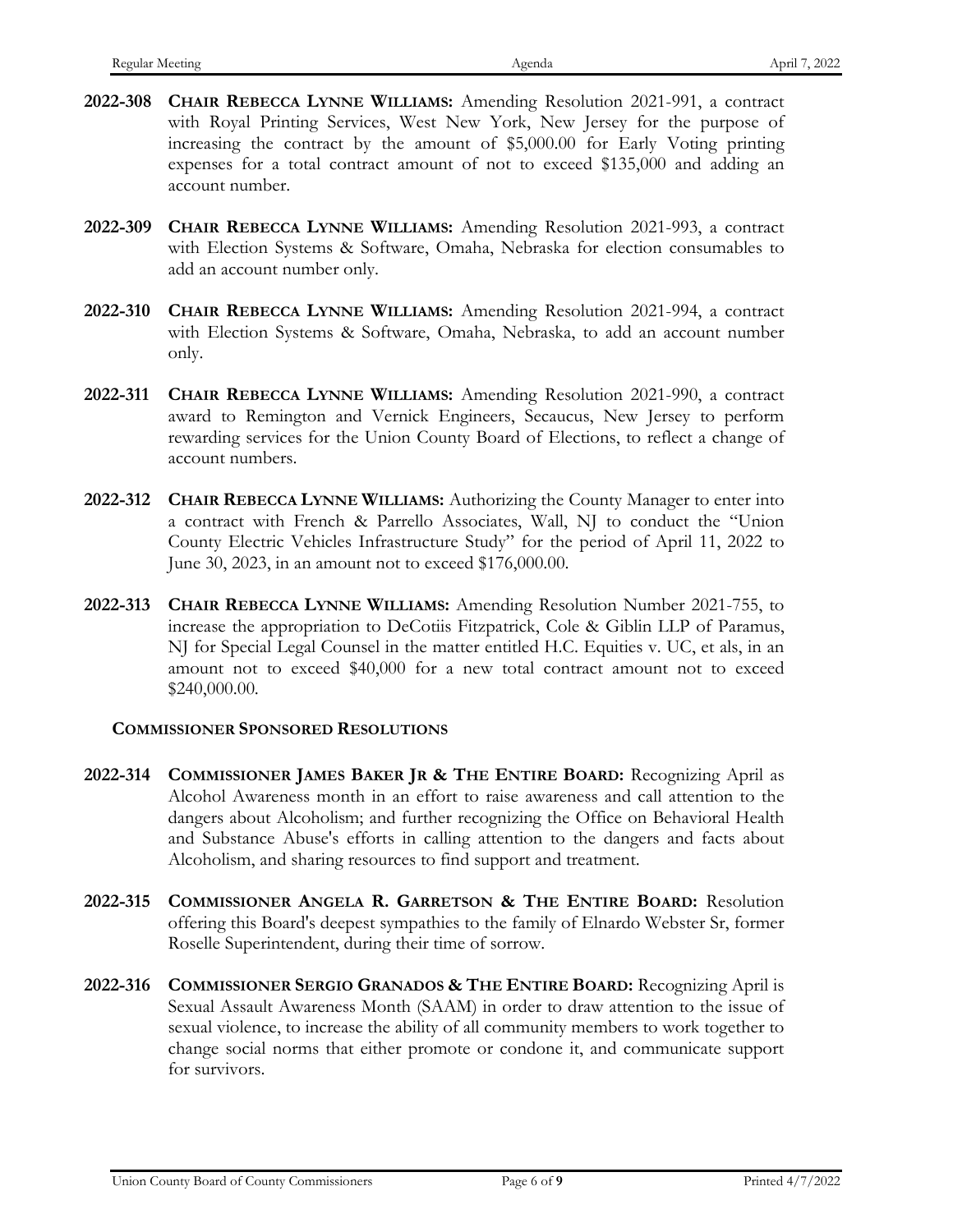- **2022-317 COMMISSIONER BETTE JANE KOWALSKI & THE ENTIRE BOARD:** Resolution recognizing the April, 2021 as National Poetry Month throughout Union County.
- **2022-318 COMMISSIONER ALEXANDER MIRABELLA & THE ENTIRE BOARD:** Resolution recognizing the NJ Sharing Network as they host their Annual 5K Celebration of Life on June 5th, 2022 in New Providence.
- **2022-319 COMMISSIONER ALEXANDER MIRABELLA & THE ENTIRE BOARD:** Resolution recognizing the month of April, 2020 as National Donate Life Month in Union County; and further encouraging Union County residents to register as organ, eye and tissue donors and to honor those that have saved lives through the gift of donation.
- **2022-320 COMMISSIONER KIMBERLY PALMIERI-MOUDED, COMMISSIONER SERGIO GRANADOS & THE ENTIRE BOARD:** Resolution recognizing the month of April as Autism Acceptance Month throughout Union County in an effort to help raise awareness and acceptance for those with autism; and to further invite Union County residents to participate in the numerous inclusive events and programming the Board is hosting during Autism Acceptance Month.
- **2022-321 CHAIR REBECCA LYNNE WILLIAMS & THE ENTIRE BOARD:** Resolution offering this Board's condolences to Commissioner Lourdes Leon, along to her family and friends, on the passing of her father Jose Leon, during their time of sorrow.

#### **COMMISSIONER REPORTS AND COMMENTS**

**ADJOURNMENT**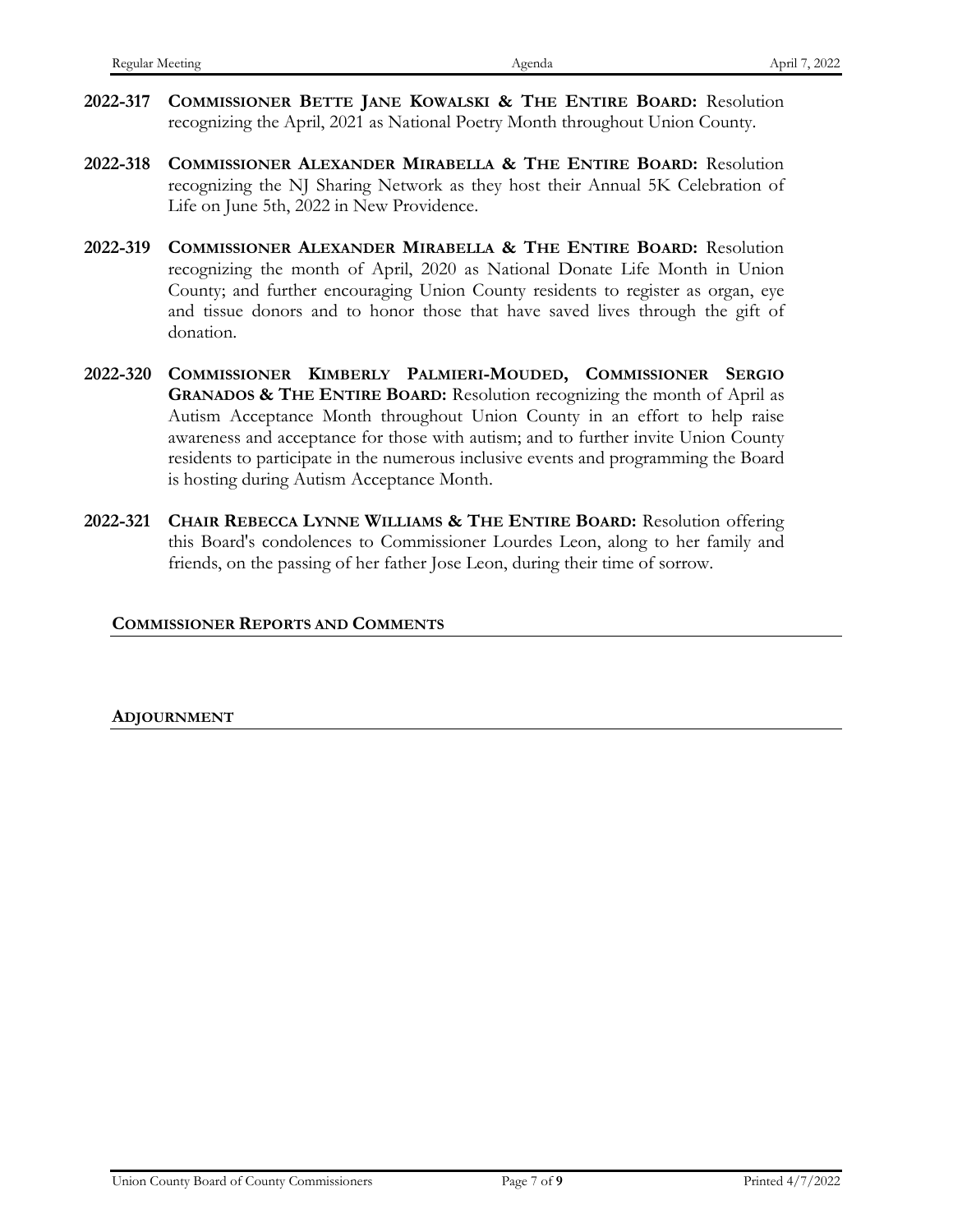# **UNION COUNTY BOARD OF COUNTY COMMISSIONERS 2022 MEETING SCHEDULE**

# **REORGANIZATION MEETING - THURSDAY, JANUARY 6, 2022 at 6:30 pm** Administration Building, 6<sup>th</sup> Floor **Commissioner Meeting Room**

| <b>AGENDA SETTING SESSION</b> | <b>REGULAR MEETINGS</b> |
|-------------------------------|-------------------------|
| January 20, 2022              | January 20, 2022        |
| February 3, 2022              | February 3, 2022        |
| February 17, 2022             | February 17, 2022       |
| March 3, 2022                 | March 3, 2022           |
| March 24, 2022                | March 24, 2022          |
| April 7, 2022                 | April 7, 2022           |
| April 28, 2022*               | April 28, 2022*         |
| May 12, 2022                  | May 12, 2022            |
| May 26, 2022                  | May 26, 2022            |
| June 9, 2022                  | June 9, 2022            |
| June 23, 2022                 | June 23, 2022           |
| July 14, 2022                 | July 14, 2022           |
| August 11, 2022               | August 11, 2022         |
| September 15, 2022            | September 15, 2022      |
| October 6, 2022               | October 6, 2022         |
| October 20, 2022              | October 20, 2022        |
| November 10, 2022             | November 10, 2022       |
| December 1, 2022              | December 1, 2022        |
| December 15, 2022             | December 15, 2022       |

\* April 21, 2022 Agenda Setting Session and Regular Meeting have been rescheduled for April 28, 2022.

Please note that the County of Union's County Commissioners' meetings are to be regularly held on Thursday evenings and are scheduled to be held on the same evening, with the Agenda Setting Session to commence at 6:00pm and the Regular Meeting to commence as soon as possible after the Agenda Setting Session, unless otherwise noted.